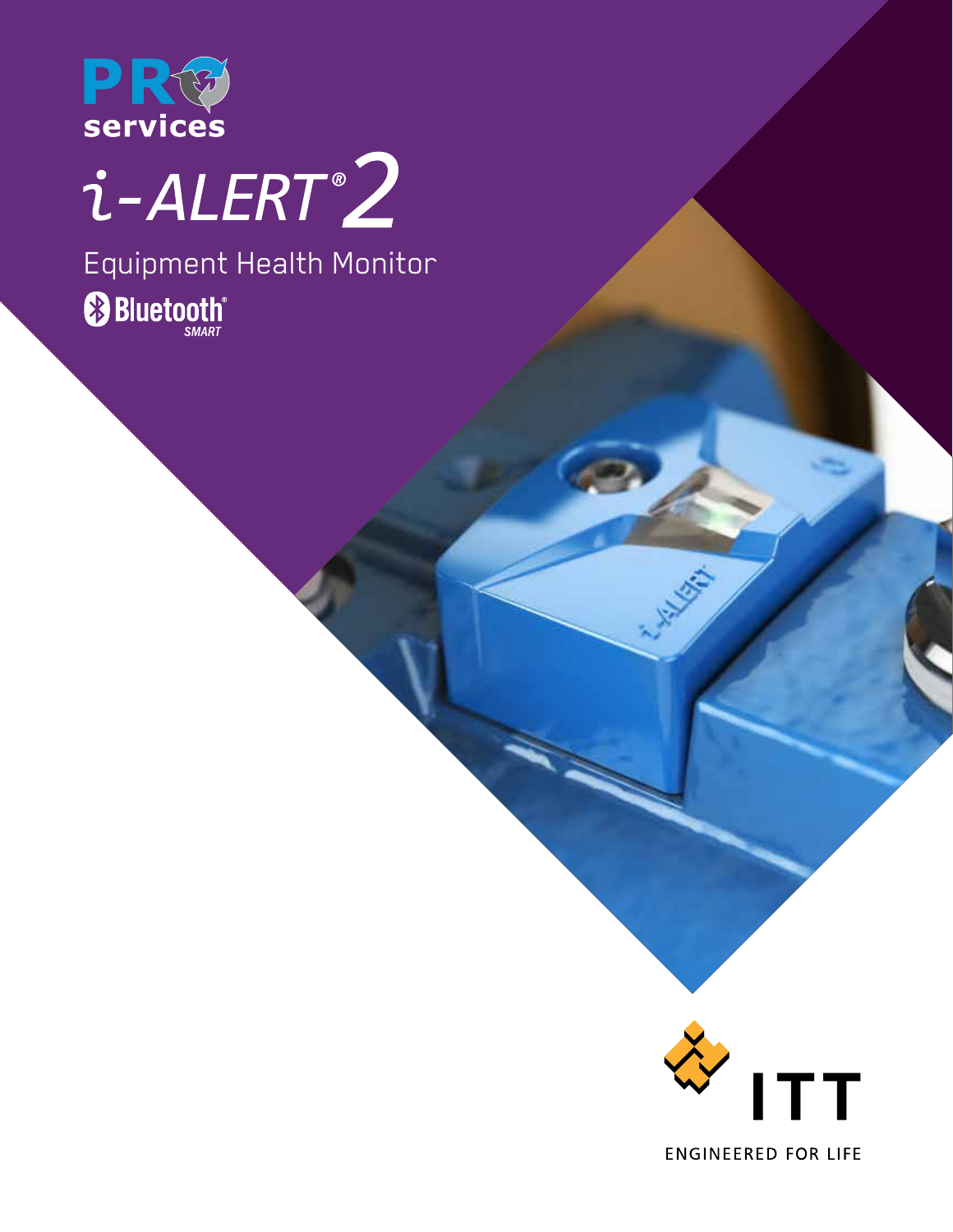## *i*-*ALERT®2*

#### What it Does:

#### Monitor

Tracks vibration, temperature & run-time hours 24/7/365.

#### Alarm

Checks every five minutes & alarms if equipment is outside normal operating conditions.

#### Trend

Stores data once per hour & on alarm for 30 days. Stores the weekly average, minimum & maximum up to 5 years.

#### Analyze

Diagnose machine faults with vibration tools Fast Fourier Transform & Time Waveform analysis.

#### Environment

Rated for any industrial environment. IP67 water & dust resistant. Intrinsically Safe with a 3 year battery life (use dependent).

#### Wireless

Sync data via Bluetooth Smart enabled smartphones and tablets.

### How it Works:

#### **1** ACTIVATE

The *i-ALERT®s* are light activated by removing the sticker. *i-ALERT®* begins wirelessly broadcasting once activated.



#### 2 AUTO CONFIGURATION

*i-ALERT®2* averages the vibration over 25 hours of run-time and sets the alarm levels to 2 x average (0.2ips minimum). Temperature alarm default to 80°C (176°F).



#### **2** MANUAL CONFIGURATION

User manually sets the alarm thresholds via the *i-ALERT®* mobile application.



#### 3 MONITOR

*i-ALERT®* checks every 5 minutes. If two consecutive readings are above alarm threshold the *i-ALERT®* will go into alarm.





Spend less time collecting data and more time fixing problems. The *i-ALERT®2* mobile app has the ability to scan multiple *i-ALERT®2*s within range to quickly and safely inspect multiple machines.



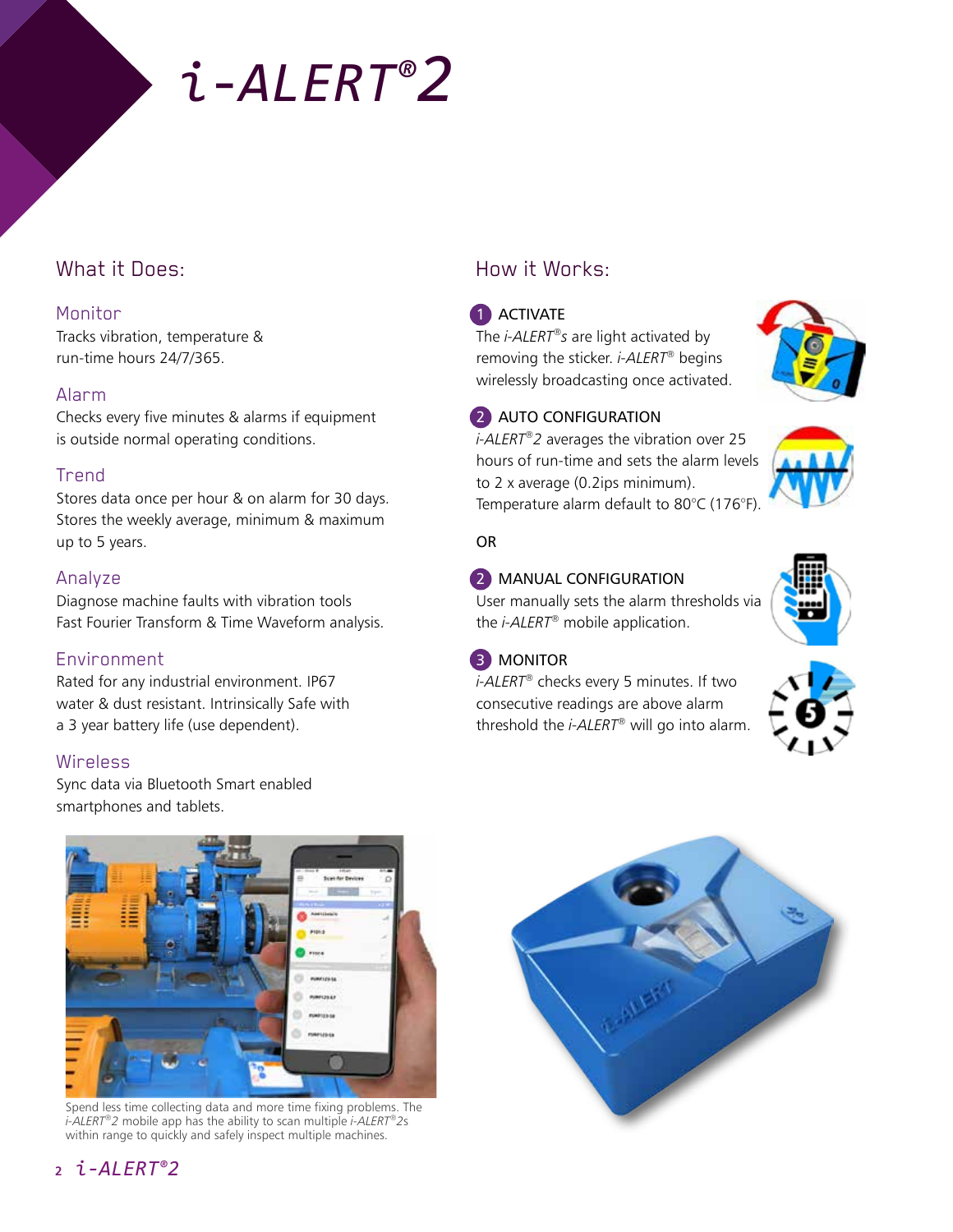### Monitor, Alarm, Trend, Analyze



**Dashboard** Simple, intuitive dashboard to track vibration, temperature, run-time & battery life.



Trending Trend vibration, temperature, & kurtosis to monitor any changes in the equipment operation.



Advanced Tools Download or request a Fast Fourier Transform (FFT) & Time WaveForm.



Pump Performance Curve\* Load the pump performance curve based on the pump serial number.



Report Generator Generate a machine health report and send the report via an email.



Service Locator Locate and contact the nearest **ITT Service Center.**